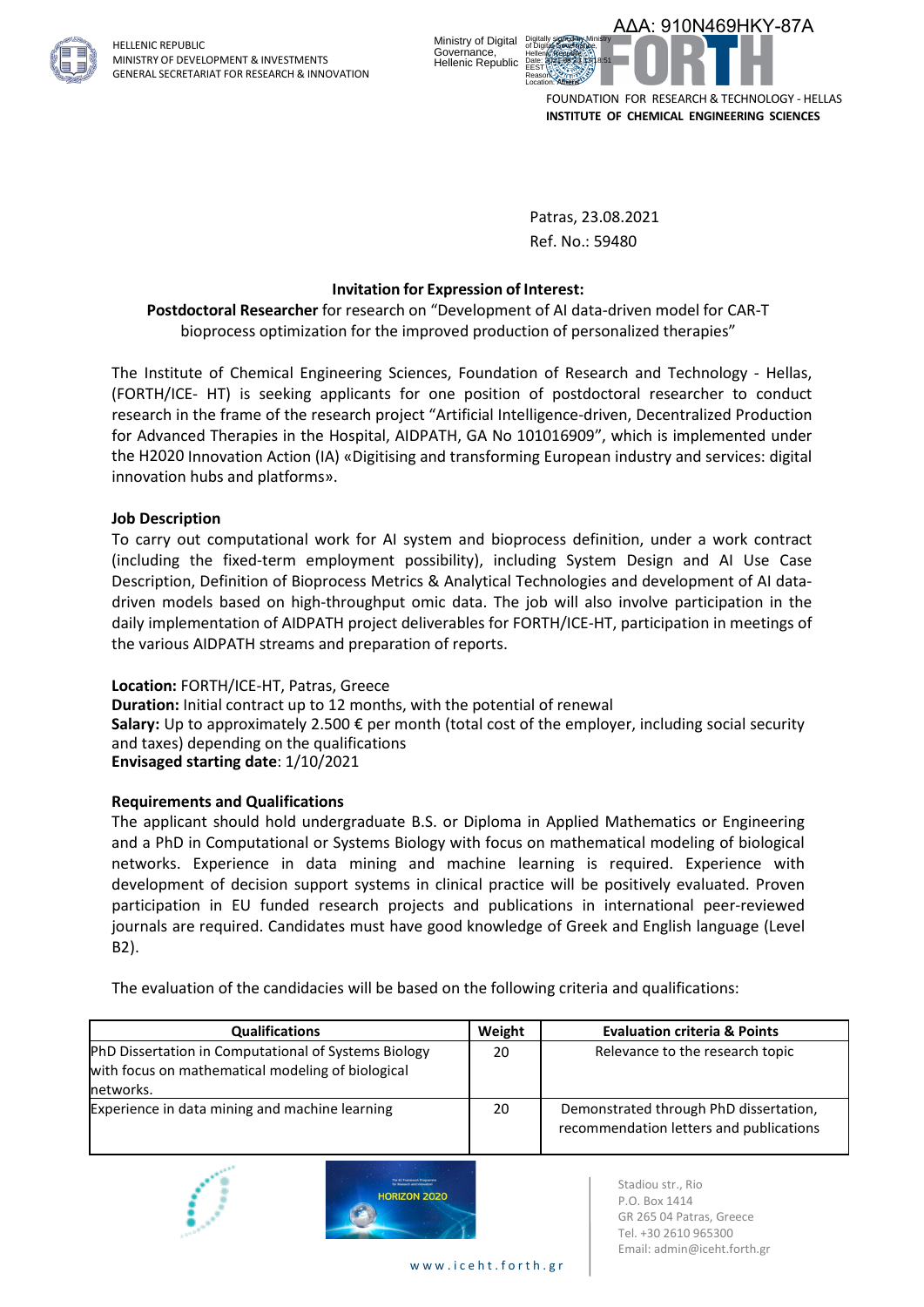| Participation in EU funded research projects and report<br>writing                                                                                                    | 20 | Duration of proven experience in EU funded<br>projects; relevance of task allocation<br>$(5/\gamma ear, max. 20 pts)$                                                                                                               |
|-----------------------------------------------------------------------------------------------------------------------------------------------------------------------|----|-------------------------------------------------------------------------------------------------------------------------------------------------------------------------------------------------------------------------------------|
| Publications in international peer-reviewed scientific<br>journals and announcements in conference proceedings in<br>the context of Computational and Systems Biology | 20 | Number of publications in journals and<br>announcements in conferences and symposia<br>in the context of Computational & Systems<br><b>Biology</b><br>(5 points per publication, 1 point per<br>announcement, with a maximum of 20) |
| Experience with development of decision support systems<br>in clinical practice                                                                                       | 15 | Demonstrated through publications (5 points<br>if any relevant), work experience (10 points,<br>2pt/year)                                                                                                                           |
| Knowledge of English language                                                                                                                                         | 5  | $B2=3$ , $C1=4$ , $C2=5$                                                                                                                                                                                                            |

# **Application Submission**

Interested candidates who meet the aforementioned requirements should submit their applications, no later than 07/09/2021, 16:00, by email to Kleanthi Zacharopoulou: [kleanthi@iceht.forth.gr.](mailto:kleanthi@iceht.forth.gr) In order to be considered, the application must include:

- Application letter
- CV with clear description of the techniques possessed by the applicant and the level of experience
- Scanned copies of academic titles and language knowledge certificates
- Statement of research interests
- Copies of the publications in peer-reviewed journals and conference proceedings
- Two (2) recommendation letters (to be sent directly by the authors to Dr. M. Klapa mklapa@iceht.forth.gr)
- Certificates of previous experience and participation in EU funded projects
- Copy of PhD dissertation

## **Any application received after the deadline will not be considered for the selection.**

## **Selection Procedure**

Applications that are received on time will be evaluated by a scientific committee using the criteria mentioned above. The outcome of the selection will be announced on the website of FORTH/ICE-HT as well as on the website of "DIAVGEIA"

## **Contact**

For information and questions regarding the application and selection procedure, candidates are asked to contact the FORTH/ICE-HT Research Secretariat, e-mail: [kleanthi@iceht.forth.gr,](mailto:kleanthi@iceht.forth.gr) tel.: +30 2610 965278.

For information and questions about the advertised position and the research activity of the group or the Institute, candidates are asked to contact Dr. Maria Klapa, tel: +30 2610 965249, e-mail: [mklapa@iceht.forth.gr.](mailto:mklapa@iceht.forth.gr.)